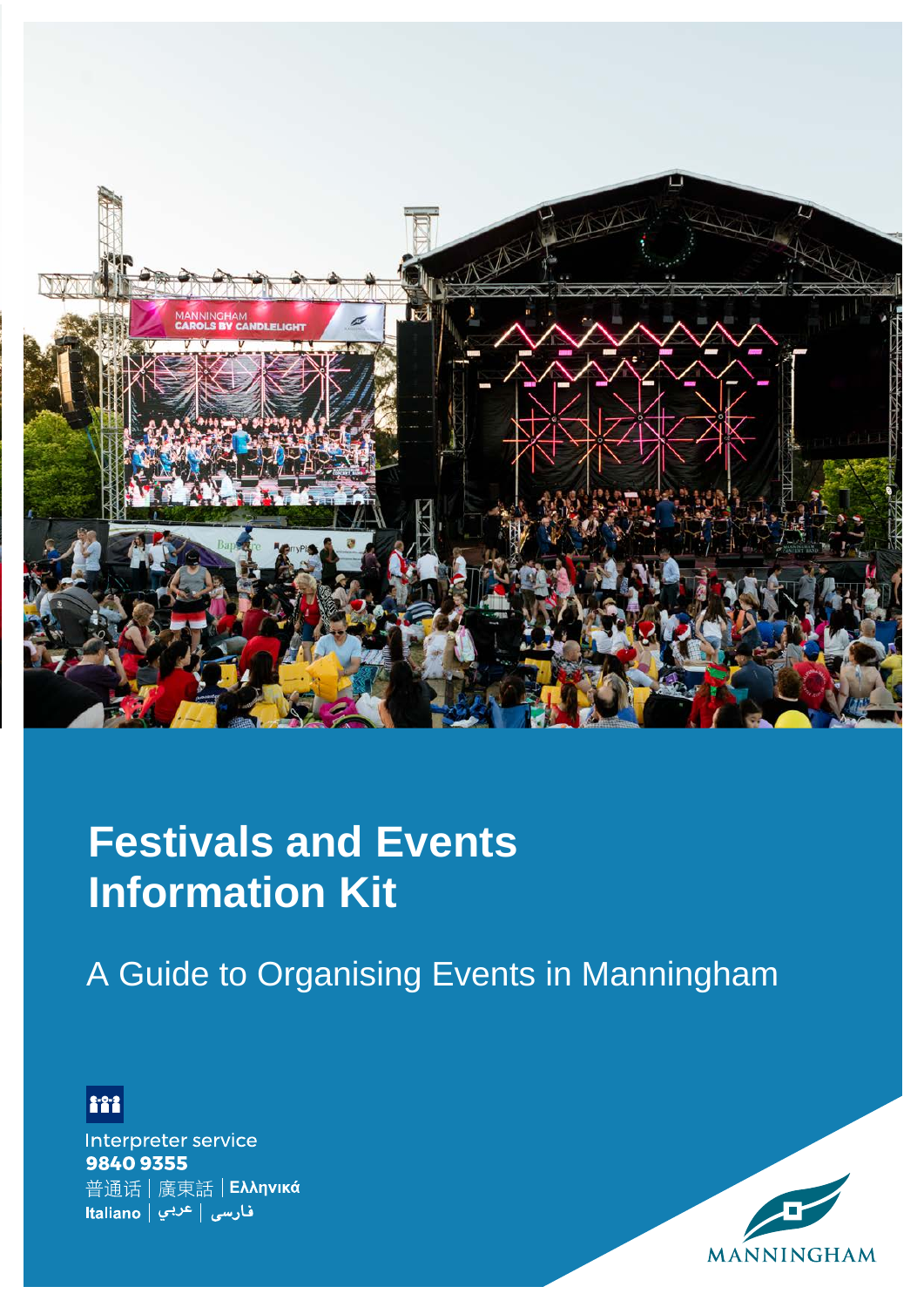# **CONTENTS**

| 1.    | Introduction                        |                                                                                                                                                           | 3              |
|-------|-------------------------------------|-----------------------------------------------------------------------------------------------------------------------------------------------------------|----------------|
| 2.    |                                     | Does my event need Council approval?                                                                                                                      | 4              |
| 2.1   |                                     | Department of Health and Human Services Requirements                                                                                                      | 4              |
| 3.    |                                     | Events that don't require our approval                                                                                                                    | 4              |
| 4.    |                                     | Events that require our approval                                                                                                                          | 4              |
| 4.1.  |                                     | Low impact events                                                                                                                                         | 4              |
| 4.2.  |                                     | Medium impact events                                                                                                                                      | 4              |
| 4.3.  |                                     | High impact events                                                                                                                                        | 5              |
| 5.    |                                     | <b>High Risk Activities</b>                                                                                                                               | 5              |
| 6.    |                                     | Weddings, Filming and Stills Photography                                                                                                                  | 5              |
| 6.1.  |                                     | Using a Drone for Filming Activities Using a drone during filming activities<br>requires a secondary level of approvals. The requirements are as follows: | 5              |
| 7.    |                                     | <b>Events on Private Property</b>                                                                                                                         | 5              |
| 8.    |                                     | The Event Permit Approval Process                                                                                                                         | 5              |
| 8.1.  |                                     | <b>Bonds</b>                                                                                                                                              | 6              |
| 8.2.  |                                     | Grants and funding opportunities for community events                                                                                                     | 6              |
| 8.3.  |                                     | Supporting Documentation required for Event Permit Approvals                                                                                              | 6              |
| 8.4.  |                                     | Creating an Event Plan                                                                                                                                    | $\overline{7}$ |
| 8.5.  |                                     | <b>Additional Elements to consider:</b>                                                                                                                   | 7              |
| 8.6.  |                                     | Accessibility                                                                                                                                             | 7              |
| 8.7.  |                                     | <b>Contacts List</b>                                                                                                                                      | $\overline{7}$ |
| 8.8.  |                                     | <b>Crowd and Pedestrian Management</b>                                                                                                                    | 8              |
| 8.9.  |                                     | <b>Event Overview</b>                                                                                                                                     | 8              |
|       | 8.10.<br><b>Event Running Sheet</b> |                                                                                                                                                           | 8              |
| 8.11. |                                     | Infrastructure and Temporary Structures                                                                                                                   | 8              |
| 8.12. |                                     | <b>Further Approvals or Permits</b>                                                                                                                       | 9              |
|       | 8.12.1.                             | <b>Siting Approval for Temporary Structures</b>                                                                                                           | 9              |
|       | 8.12.2.                             | Occupancy Permit for Places of Public Entertainment                                                                                                       | 9              |
|       | 8.12.3.                             | <b>Toilets</b>                                                                                                                                            | 9              |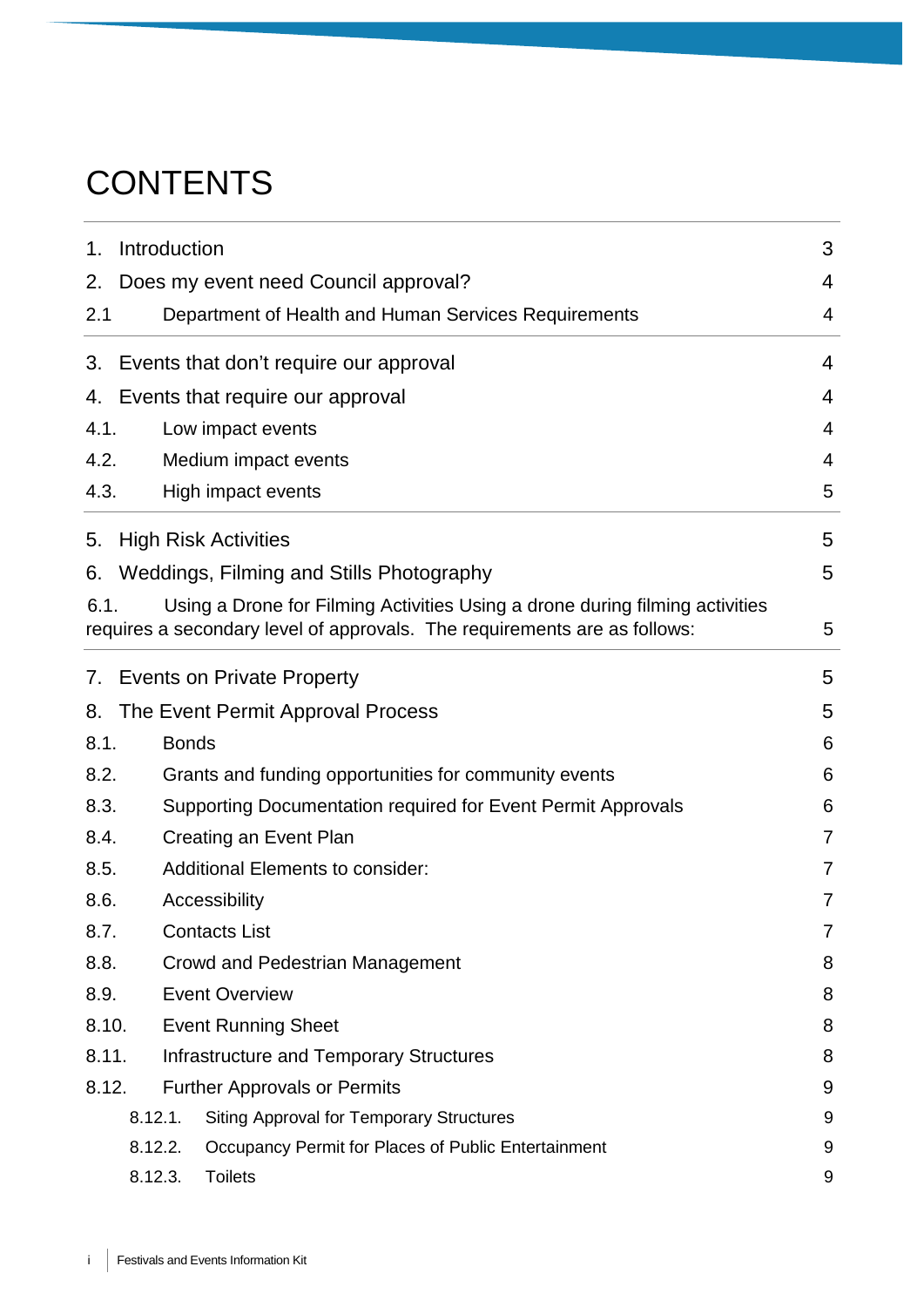|       | 8.12.4. | Noise Management                                          | 10 |
|-------|---------|-----------------------------------------------------------|----|
|       | 8.12.5. | <b>Public Liability Insurance</b>                         | 10 |
|       | 8.12.6. | <b>Risk and Emergency Management</b>                      | 11 |
|       | 8.12.7. | <b>First Aid</b>                                          | 11 |
|       | 8.12.8. | <b>Emergency Management Plan</b>                          | 12 |
|       | 8.12.9. | Site Plan                                                 | 12 |
|       |         | 8.12.10. Sustainable Event Practices                      | 13 |
|       |         | 8.12.11. Waste Management                                 | 13 |
|       |         | 8.12.12. Amusement Rides, Inflatables and Jumping Castles | 14 |
|       |         | 8.12.13. Animals and Petting Zoos                         | 14 |
| 8.13. |         | <b>Other Permits and Licences</b>                         | 14 |
|       | 8.13.1. | Alcohol and Liquor Licensing                              | 14 |
|       | 8.13.2. | Fireworks, Pyrotechnics and Firecrackers                  | 14 |
|       | 8.13.3. | <b>Food Vendors</b>                                       | 15 |
|       | 8.13.4. | <b>Fundraising and Raffles</b>                            | 15 |
|       | 8.13.5. | Music Licensing                                           | 15 |
|       | 8.13.6. | Community Event Signs (real estate boards)                | 15 |
|       | 8.13.7. | Power and Lighting                                        | 16 |
|       | 8.13.8. | <b>Resident Notification</b>                              | 16 |
|       | 8.13.9. | Signage Plan                                              | 17 |
|       |         | 8.13.10. Traffic and Vehicle Management                   | 17 |
|       |         | 8.13.11. Event Planning Templates                         | 17 |
|       |         | 8.13.12. Useful Contacts                                  | 17 |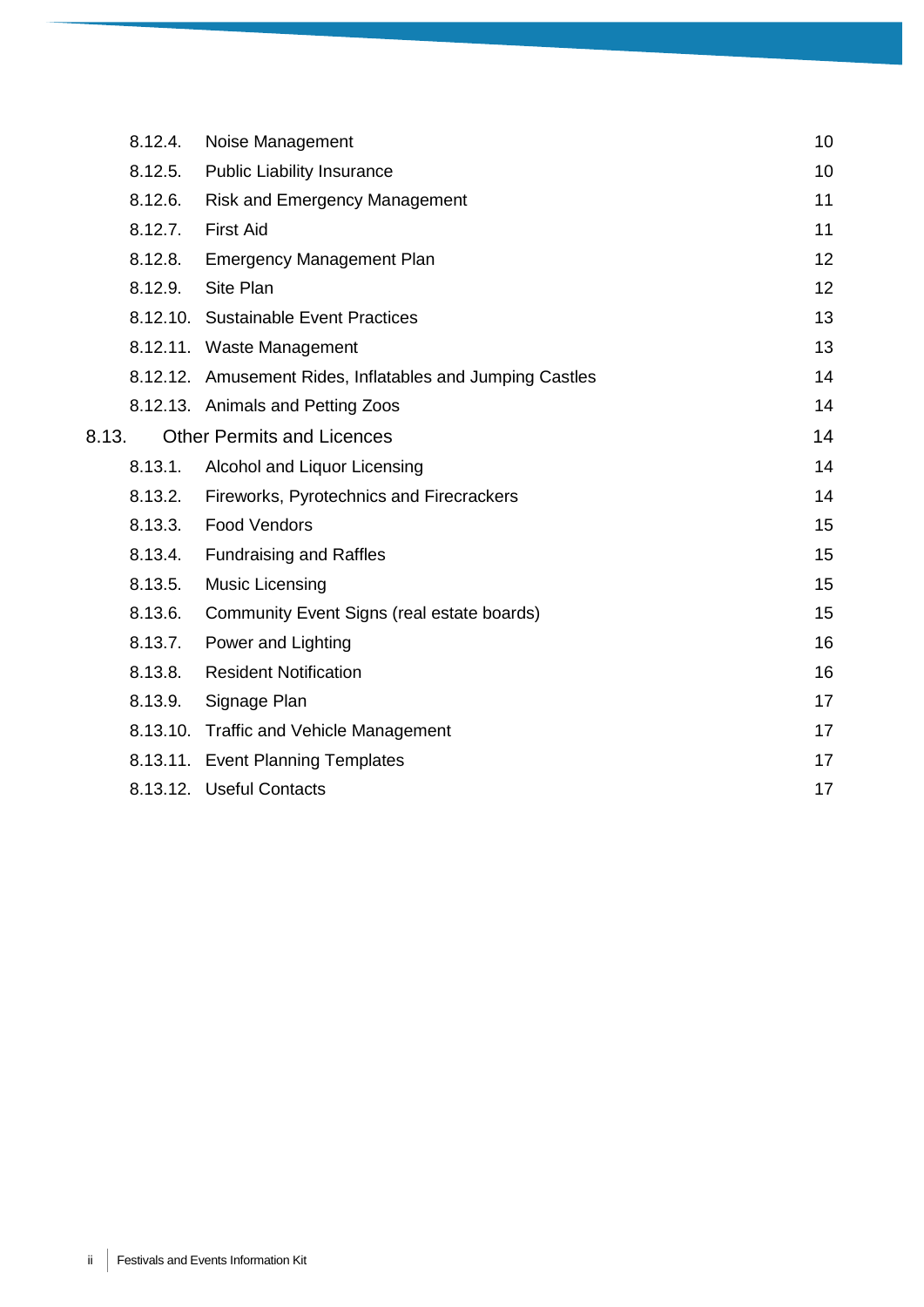# <span id="page-3-0"></span>1. Introduction

Events and festivals are an important part of life in Manningham. They unite the community and bring vibrancy to our parks and public spaces.

We support events that enhance the wellbeing of our residents, increase our local business economy and attract visitors to our region.

Successful events require careful and considerate planning.

To balance the needs of our community, we work with event organisers to ensure events are run safely and that elements such as noise, waste, parking and traffic cause minimal disruption to our local residents, stakeholders and businesses.

• This guide is aimed at helping you as an event organiser understand the event permit approval process, so it is clear what documentation and permissions are required and provides guidance for complying with state regulatory bodies.

We hope you find it useful and welcome any feedback.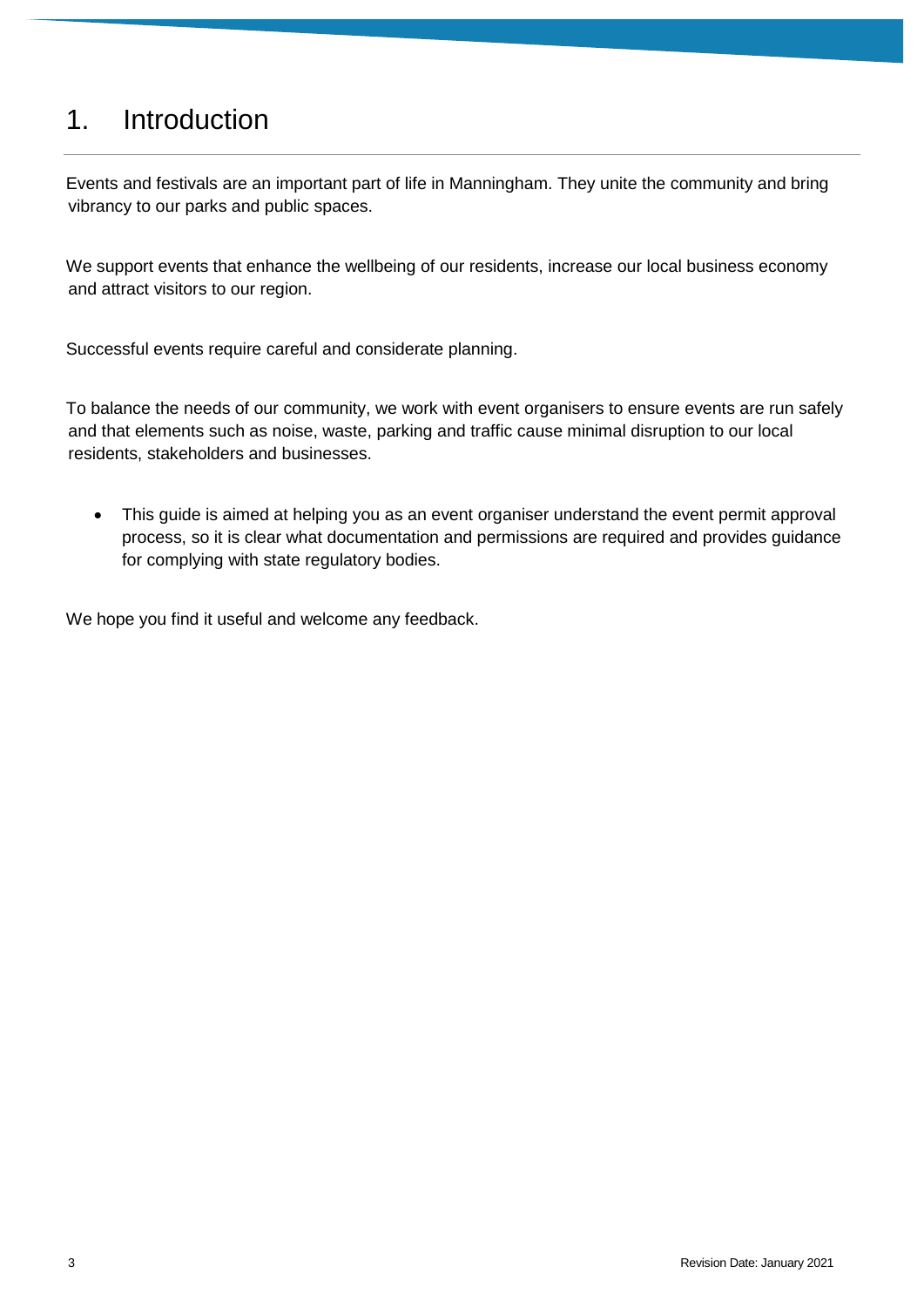# <span id="page-4-0"></span>2. Does my event need Council approval?

If you are organising a public or private event in an outdoor public space such as a park, garden, reserve or street in Manningham, you may require approval to do so. To help determine whether your event needs Council approval or not, please read below:

# <span id="page-4-1"></span>2.1 Department of Health and Human Services Requirements

You will also need to submit a COVID Safe Plan for your event in accordance with Department of Health and Human Services guidelines relating to the COVID19 Events Framework. Please refer to the link provided for more information<https://www.coronavirus.vic.gov.au/public-events>

# <span id="page-4-2"></span>3. Events that don't require our approval

If your event falls into the below category you will not require approval:

- One to 80 attendees
- BYO catering that does not require vehicle access into the park
- No infrastructure (e.g. marquees, stages, jumping castles, food trucks etc.)
- Low noise impact
- No change to normal traffic and parking conditions

# <span id="page-4-3"></span>4. Events that require our approval

If your event fits into any of the below categories you will be required to submit a request to hold event on Council land form and seek our approval for your event.

# <span id="page-4-4"></span>4.1. Low impact events

If your event has one or more of the following:

- 81 to 500 attendees
- One to five caterers or food vendors
- Limited temporary infrastructure (e.g. less than five marquees, additional tables and chairs)
- Low noise impact
- Low change to traffic and parking conditions
- <span id="page-4-5"></span>Minimum notice required for our approval is six (6) weeks

# 4.2. Medium impact events

If your event has one or more of the following:

- 501 to 2500 attendees
- Five (5) to ten (10) caterers or food vendors
- Moderate temporary infrastructure (e.g. stage, PA, less than 15 marquees, toilets)
- Moderate noise impact
- Moderate change to traffic conditions, road closures and parking
- Minimum notice required for our approval is twelve (12) weeks / 3 months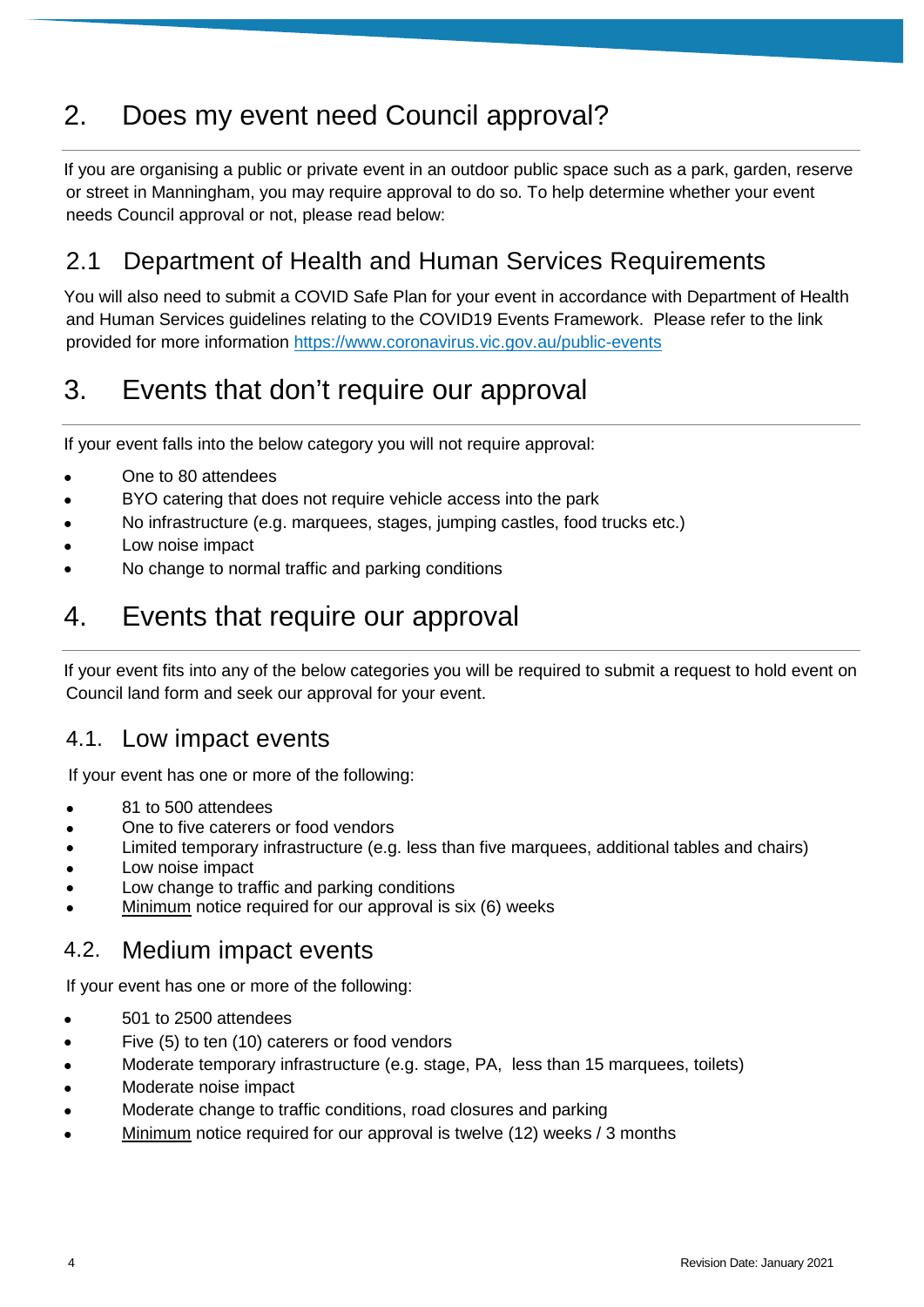# <span id="page-5-0"></span>4.3. High impact events

If your event has one or more of the following:

- 2501 or more attendees
- Fifteen (15) or more caterers or food vendors
- Substantial temporary infrastructure (e.g. multiple stages, PA, 15 or more marquees, toilets)
- High noise impact
- Substantial additional traffic, multiple road closures and changes to traffic and parking conditions
- Minimum notice required for our approval is six (6) months

# <span id="page-5-1"></span>5. High Risk Activities

If your event includes alcohol, amusement rides (e.g. jumping castles or inflatables), road closures or any type of pyrotechnics (e.g. fireworks or firecrackers) you must seek our approval.

# <span id="page-5-2"></span>6. Weddings, Filming and Stills Photography

Wedding ceremonies, commercial filming and photography shoots that take place in our parks, gardens and streets require approval. Please submit a request to hold an event on Council land form.

### <span id="page-5-3"></span>6.1. Using a Drone for Filming Activities

Using a drone during filming activities requires a secondary level of approvals. The requirements are as follows:

- The event organiser must supply evidence of pilot accreditation from the Civil Aviation Safety Authority<https://www.casa.gov.au/about-us>
- The event organiser must also provide a full description of the activity/area impacted by the drone activity i.e. where, time of day, area to be covered etc… so that a determination can be made as to the suitability of the proposed drone activity and the potential affected areas.

This is in addition to the provision of a current public liability insurance certificate quoting a minimum insurance of \$20 million dollars in the joint names of Manningham Council and the event organiser.

# <span id="page-5-4"></span>7. Events on Private Property

If your event is on private property, at a school or on state or federal owned land you do not require a Council issued event permit. However, if your event is going to have any impact on the surrounding area in relation to traffic, noise or waste it is best to speak with us on how best to manage these impacts.

# <span id="page-5-5"></span>8. The Event Permit Approval Process

If you are applying for an event on our land, you will need to follow the below steps.

- Complete a request to hold an event on council land form online: [manningham.vic.gov.au/organising](http://www.manningham.vic.gov.au/organising-an-event)[an-event.](http://www.manningham.vic.gov.au/organising-an-event)
	- o *Please ensure that you follow our guidelines relating to minimum notice to Council for event approval process (see above)*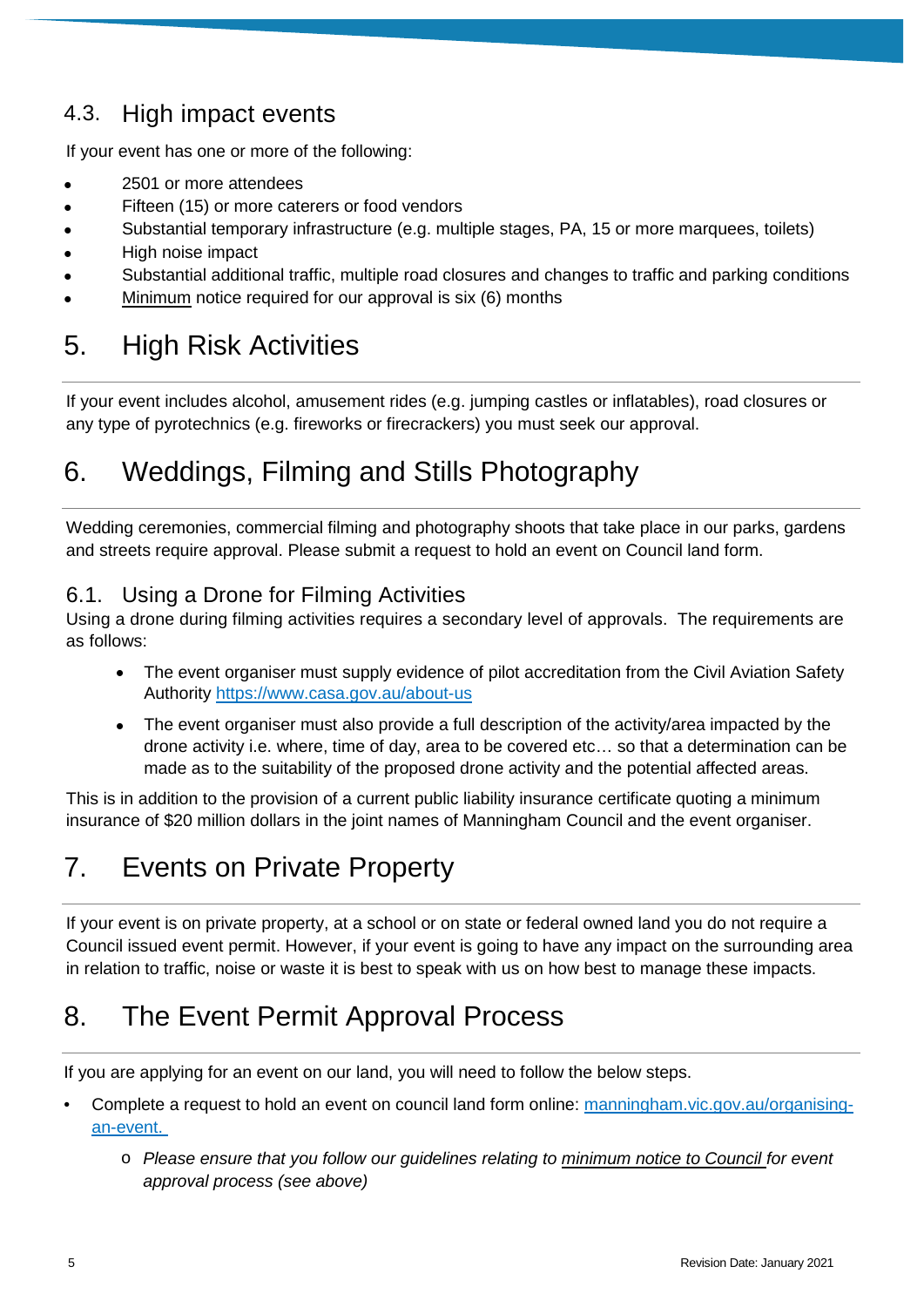- We will confirm receipt of your application and if your requested date and location is available, will send you a list of requirements that you must submit as part of the approval process
- You will be required to pay a bond (see below)
- Once you have submitted all documentation relating to your event, these will be reviewed and approved. An event permit will be issued outlining the conditions with which your event must comply. Any conditions that are not met will deem your permit invalid.
- A post event site inspection may be required at the event location to ensure that the site has been reinstated to its original state
- Upon the site inspection the bond will either be fully refunded or retained

#### <span id="page-6-0"></span>8.1. Bonds

All events on our land will be required to pay a bond – the amount ranges from \$50 to \$500 depending on the size and nature of your event. The bond is fully refundable, subject to a post site inspection determining no reinstatement is required.

Bonds cover costs for damage to infrastructure including trees, bollards and pathways as well as costs to replace gate keys or any additional charges to clean up leftover waste.

### <span id="page-6-1"></span>8.2. Grants and funding opportunities for community events

Our Community Grants Program supports not for profit organisations and community groups to provide activities, events and projects that benefit and respond to the needs and interests of our community.

| <b>GRANT CATEGORY</b>               | <b>FUNDING ALLOCATION</b>             | <b>TIMING</b>                  |
|-------------------------------------|---------------------------------------|--------------------------------|
| <b>Community Development Grants</b> | Between \$3,001 and \$20,000          | Annually in February           |
| <b>Arts Grants</b>                  | Between \$3,001 and \$20,000          | Annually in February           |
| <b>Small Grants</b>                 | Up to \$3,000                         | Open all year and assessed     |
|                                     | Equipment purchase up to \$1500       | three (3) times per year       |
| <b>Community Partnership</b>        | Up to \$50,000 per year to a total of | Available every four (4) years |
|                                     | \$200,000 over four (4) years         |                                |

There are four categories:

For more information visit the [Community Grant Program](https://www.manningham.vic.gov.au/community-grant-program) page on our website.

# <span id="page-6-2"></span>8.3. Supporting Documentation required for Event Permit Approvals

We will require detailed information to support your application, often referred to as your event plan. The information required in your event plan will vary depending on the size and nature of your event. Low impact events may only require basic information, whereas medium to high impact events will require more evidence and planning.

We will let you know early on what is required to gain event permit approval so you have time to prepare any necessary documentation.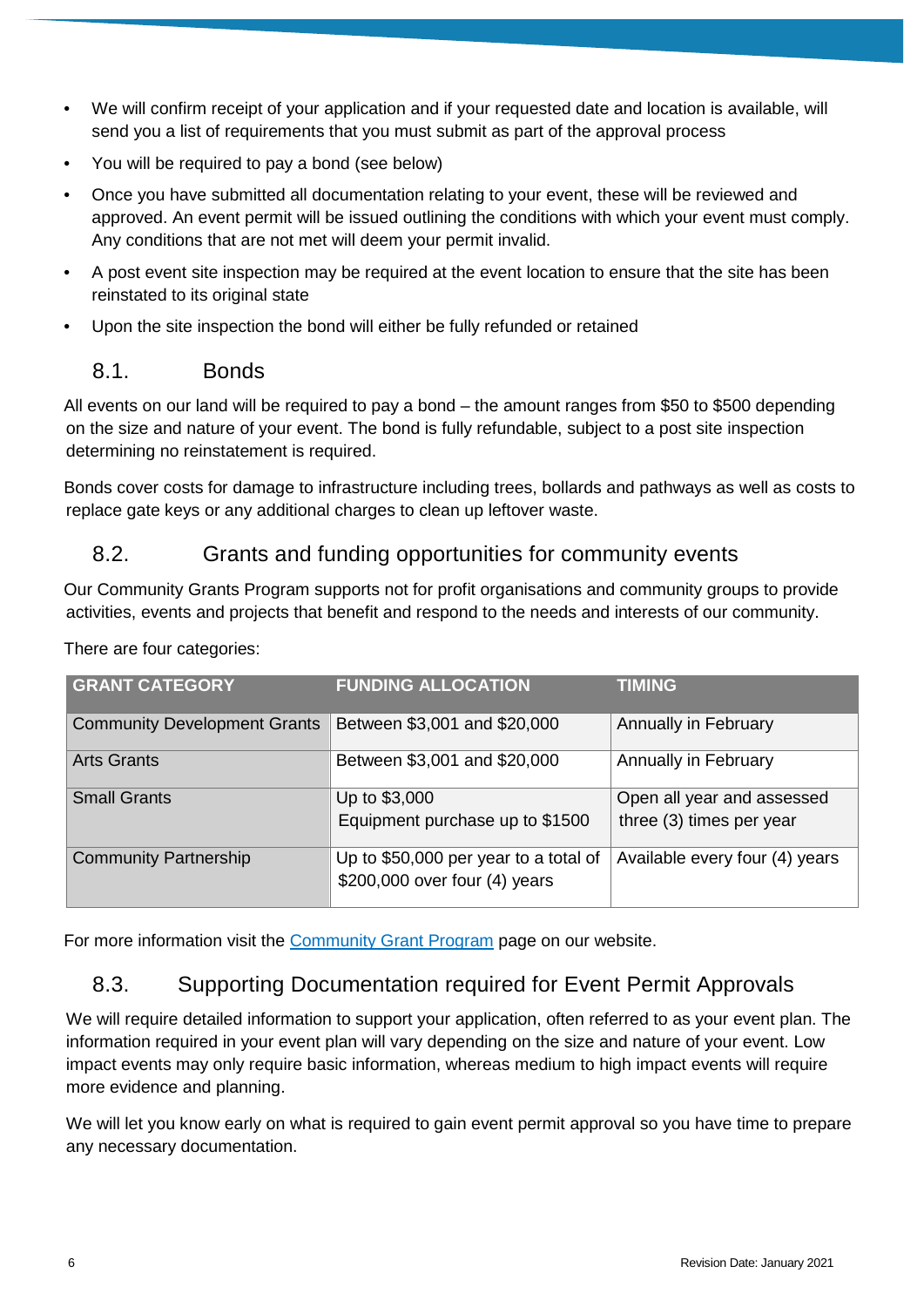# <span id="page-7-0"></span>8.4. Creating an Event Plan

An event plan provides an overview of your event and breaks down all the elements into sections which is provided to us for assessment in both its draft and final stages of planning. We can provide you with an event plan template to assist if required.

Below are some examples of what an event plan may include:

- **Accessibility**
- Contacts list
- Crowd and pedestrian management
- COVID19 Safe Plan (to be submitted to DHHS for review and approval)
- Event overview
- Event running sheet
- Infrastructure and temporary structures
- Noise management
- Public liability insurance
- Risk and safety management, including first aid and emergency management
- Site plan
- Sustainable events
- <span id="page-7-1"></span>• Waste management

### 8.5. Additional Elements to consider:

- Alcohol management
- Amusement rides, inflatables and jumping castles
- Animals and petting zoos
- Food vendor list and food safety
- Marketing plan
- Other permits and licenses
- Power and lighting plan
- Resident notification
- Signage plan
- <span id="page-7-2"></span>• Traffic and vehicle management

### 8.6. Accessibility

There are some simple, practical actions to consider to ensure your event is accessible to those with mobility or sight impairments is welcoming and inclusive for all people. At a minimum, consider what the access is like to toilets, parking and the event itself. Look at ways to ensure the event information provided is accessible to all and whether you have sufficiently trained staff available. Ensure that your walkways have sufficient space for mobility chairs and your site layout is suitable for all.

### <span id="page-7-3"></span>8.7. Contacts List

A contacts list should outline everyone involved in the planning and staging of your event. The list should include all staff, volunteers, contractors/suppliers, stakeholders, performers, emergency services and public authorities (if applicable). See below example: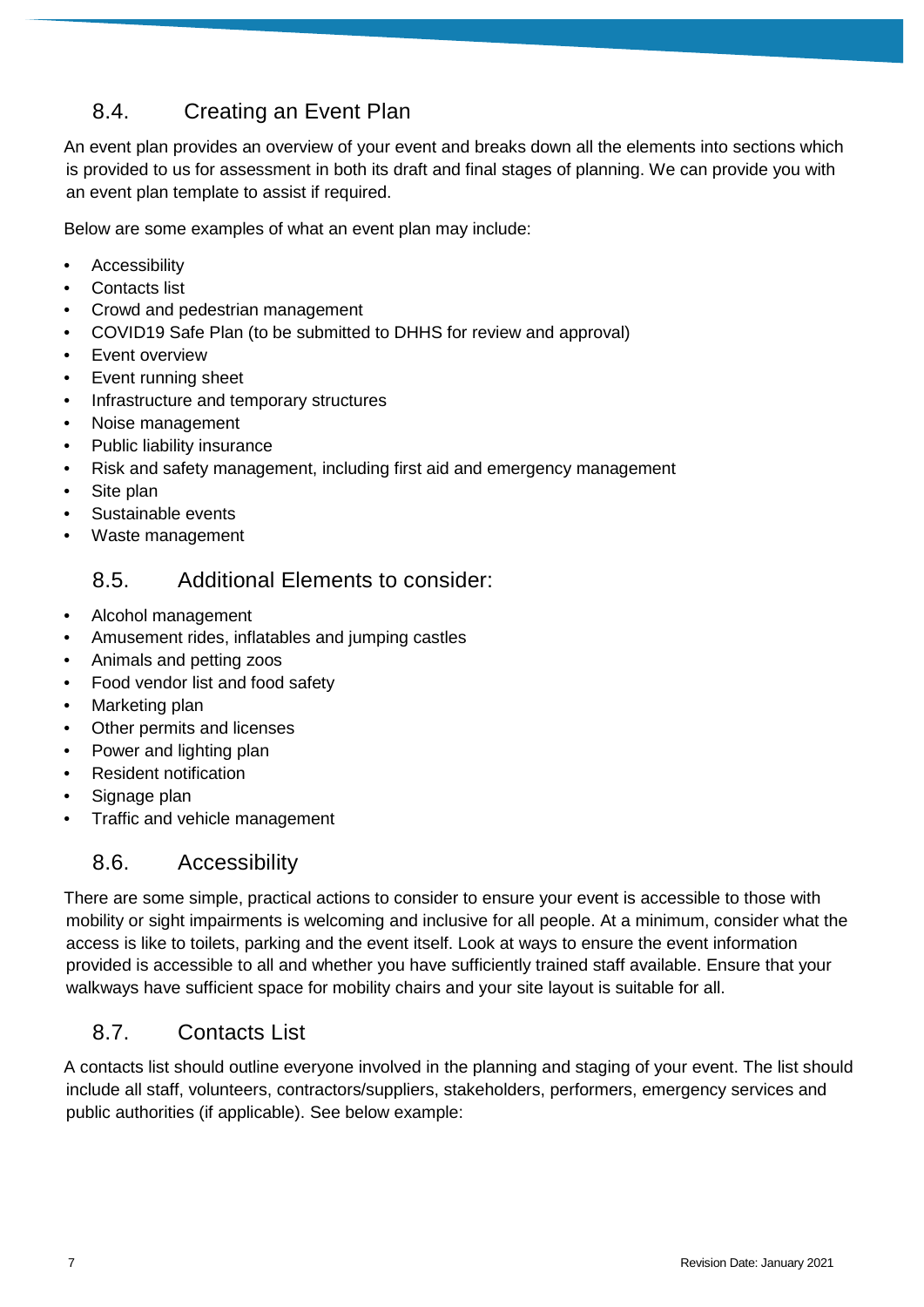| <b>BUSINESS</b>               | <b>CONTACT</b> | <b>MOBILE</b> | <b>EMAIL</b>              |
|-------------------------------|----------------|---------------|---------------------------|
| <b>XYZ Community</b><br>Group | Jane White     | 1111 111 111  | jane@xyz.com.au           |
| <b>OPQ Marquees</b>           | John Smith     | 2222 222 222  | johnsmith@opgmarquees.com |

# <span id="page-8-0"></span>8.8. Crowd and Pedestrian Management

Depending on the nature, size and location of your event, you will need to think about how to manage crowds and non-event attendees who may be affected by the event. Are there suitable access and egress points in and out of your event site? Will there be queues? Will vehicles and crowds be separated? Crowd control measures such as barricades, directional signage, crowd marshals, traffic marshals and security can assist with crowd and pedestrian management.

### <span id="page-8-1"></span>8.9. Event Overview

An event overview is a snapshot of the main details of your event to give us a broader understanding of your event. It should include:

- Event name
- Event location
- **Event time**
- Bump in and bump out dates and times
- The main purpose and a brief description of the event including activities and entertainment
- Estimated attendance numbers
- <span id="page-8-2"></span>• Event website or social media links (if applicable)

# 8.10. Event Running Sheet

A running sheet outlines what is happening at your event, at what time, and who is responsible. It allows those involved in managing the event to track progress to ensure the event runs to schedule. An example is below:

| <b>TIME</b> | <b>TASK OR ACTIVITY</b>                    | <b>WHO IS RESPONSIBLE</b>           |
|-------------|--------------------------------------------|-------------------------------------|
| 07.00am     | Marquees delivered and set up              | John Smith - OPQ Marquees           |
| 08.00am     | Set up information tent, tables and chairs | Event organiser                     |
| 08.30am     | BBQ arrives for set up                     | Jane White - XYZ Community<br>Group |

# <span id="page-8-3"></span>8.11. Infrastructure and Temporary Structures

We need to know what infrastructure and facilities you will be bringing on site for your event. You will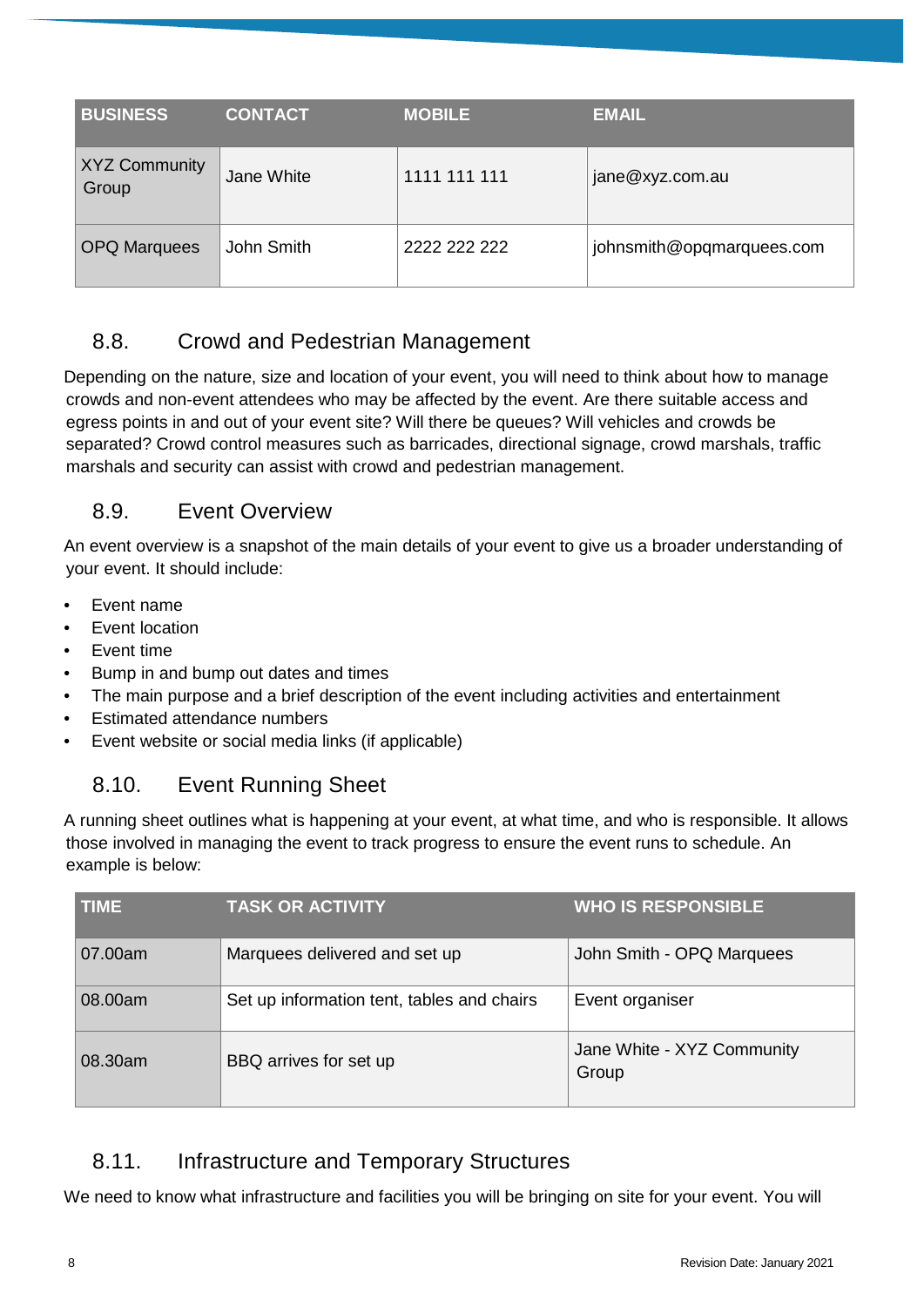need to provide a list (including quantity and dimensions) of all marquees, stages, amusement rides, inflatables, fencing, portable toilets and stalls. Unless prior approval is given, infrastructure must be weighted and not pegged, as pegs can damage underground irrigation lines in our parks and gardens. An example list is below:

| <b>INFRASTRUCTURE</b> | <b>SIZE</b>                                          | <b>QUANTITY</b> |
|-----------------------|------------------------------------------------------|-----------------|
| Main stage            | 6 x 6 metres                                         |                 |
| <b>Marquees</b>       | 3 x 3 metres                                         | 10              |
| Jumping castle        | 6 metre length x 5 metres width x<br>4 metres height | 1               |

# <span id="page-9-1"></span><span id="page-9-0"></span>8.12. Further Approvals or Permits

#### 8.12.1. Siting Approval for Temporary Structures

A prescribed temporary structure is either one or a combination of the following structures used as an assembly building/place of public entertainment. You will need our approval if you have:

- A stage or platform exceeding 150 square metres
- A tent, marquee or booth with a floor area greater than 100 square metres (e.g. marquees bigger than 10x10 metres in size)
- A seating stand that accommodates more than 20 persons
- A prefabricated building with a floor area exceeding 100 square metres; and/or some marquees, scaffolding may also require siting approval.

#### <span id="page-9-2"></span>8.12.2. Occupancy Permit for Places of Public Entertainment

Under the Building Act 1993 it is required that Places of Public Entertainment (POPE) being enclosed or substantially enclosed and over 500 square metres need to obtain an Occupancy Permit for a Place of Public Entertainment from the Municipal Building Surveyor. Similarly, if an event organiser is to use an existing building, criteria will need to be applied to determine if an Occupancy Permit is required.

Events requiring siting approval for temporary structures or temporary occupancy permits for places of public entertainment must contact us on 9840 9333.

*Applications must be submitted at least 15 to 30 working days prior to your event and fees may apply.*

#### <span id="page-9-3"></span>8.12.3. Toilets

The number of toilets to be provided will depend on a number of factors including:

- Anticipated crowd numbers
- The sex of patrons
- The duration of the event or festival
- If alcohol will be available

It is good practise to locate toilets on flat ground and away from food outlets, storage and preparation areas. Consider facilities required by children, the elderly and people with a disability.

*Guideline for toilet facilities at events where alcohol is not available*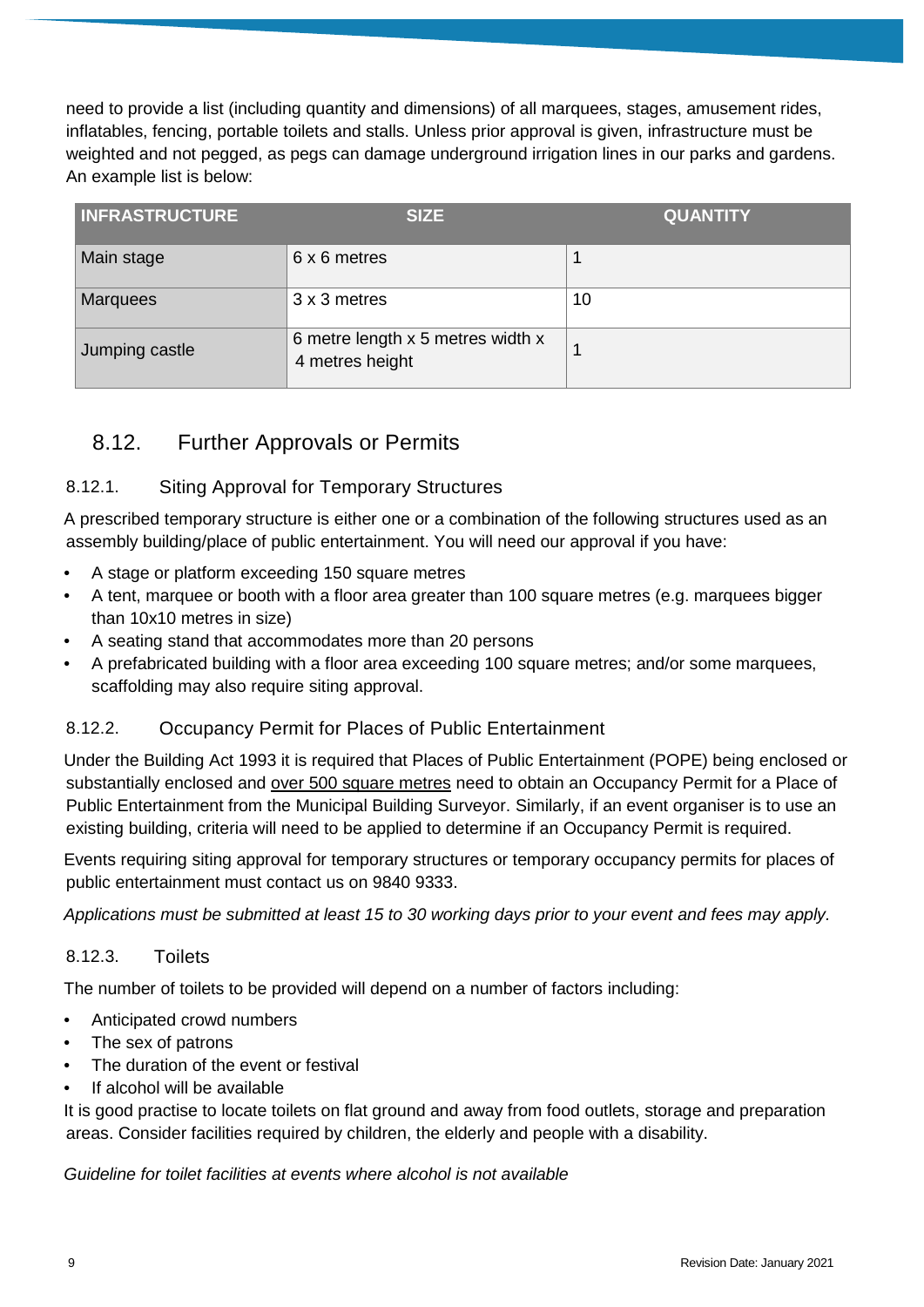|          | <b>Males</b> |                |                | <b>Females</b> |                |
|----------|--------------|----------------|----------------|----------------|----------------|
| Patrons  | <b>WC</b>    | Urinals        | <b>Basins</b>  | <b>WC</b>      | <b>Basins</b>  |
| < 500    |              | $\overline{2}$ | $\overline{2}$ | 6              | $\overline{2}$ |
| < 1000   | 2            | 4              | 4              | 9              | 4              |
| $<$ 2000 | 4            | 8              | 6              | 12             | 6              |
| $<$ 3000 | 6            | 15             | 10             | 18             | 10             |
| < 5000   | 8            | 25             | 17             | 30             | 17             |

*Guideline for toilet facilities at events where alcohol is available*

|          | <b>Males</b> |                |                | <b>Females</b> |                |
|----------|--------------|----------------|----------------|----------------|----------------|
| Patrons  | <b>WC</b>    | <b>Urinals</b> | <b>Basins</b>  | <b>WC</b>      | <b>Basins</b>  |
| < 500    | 3            | 8              | $\overline{2}$ | 13             | $\overline{2}$ |
| < 1000   | 5            | 10             | 4              | 16             | $\overline{4}$ |
| $<$ 2000 | 9            | 15             | $\overline{7}$ | 18             | $\overline{7}$ |
| $<$ 3000 | 10           | 20             | 14             | 22             | 14             |
| < 5000   | 12           | 30             | 20             | 40             | 20             |

#### <span id="page-10-0"></span>8.12.4. Noise Management

Events and festivals often create noise levels much higher than normal due to music amplifiers, generators and crowds amongst other contributing factors. It is important to minimise disruption to local and surrounding residents and businesses by monitoring the level of noise produced by the event or festival.

Please contact us on 9840 9333 or visit the Environmental Protection Authority (EPA) for guidelines that apply to environmental noise levels and times for outdoor venues.

Visit [Environmental Protection Authority](https://www.epa.vic.gov.au/business-and-industry/guidelines/noise-guidance/outdoor-venue-noise) or call 1300 372 842.

#### <span id="page-10-1"></span>8.12.5. Public Liability Insurance

Every event must have appropriate public liability insurance to ensure that individuals are financially protected and there is protection against loss should an incident occur. Public liability insurance is a critical part of responsible management of an event and is an important part of managing risk.

A copy of the organisers' certificate of currency must be forwarded to us along with your event application. Approval for your event or festival or event will not commence until evidence of your cover is received.

The certificate of currency must outline:

- The name of the insurer
- The limit of the indemnity (not less than \$20 million)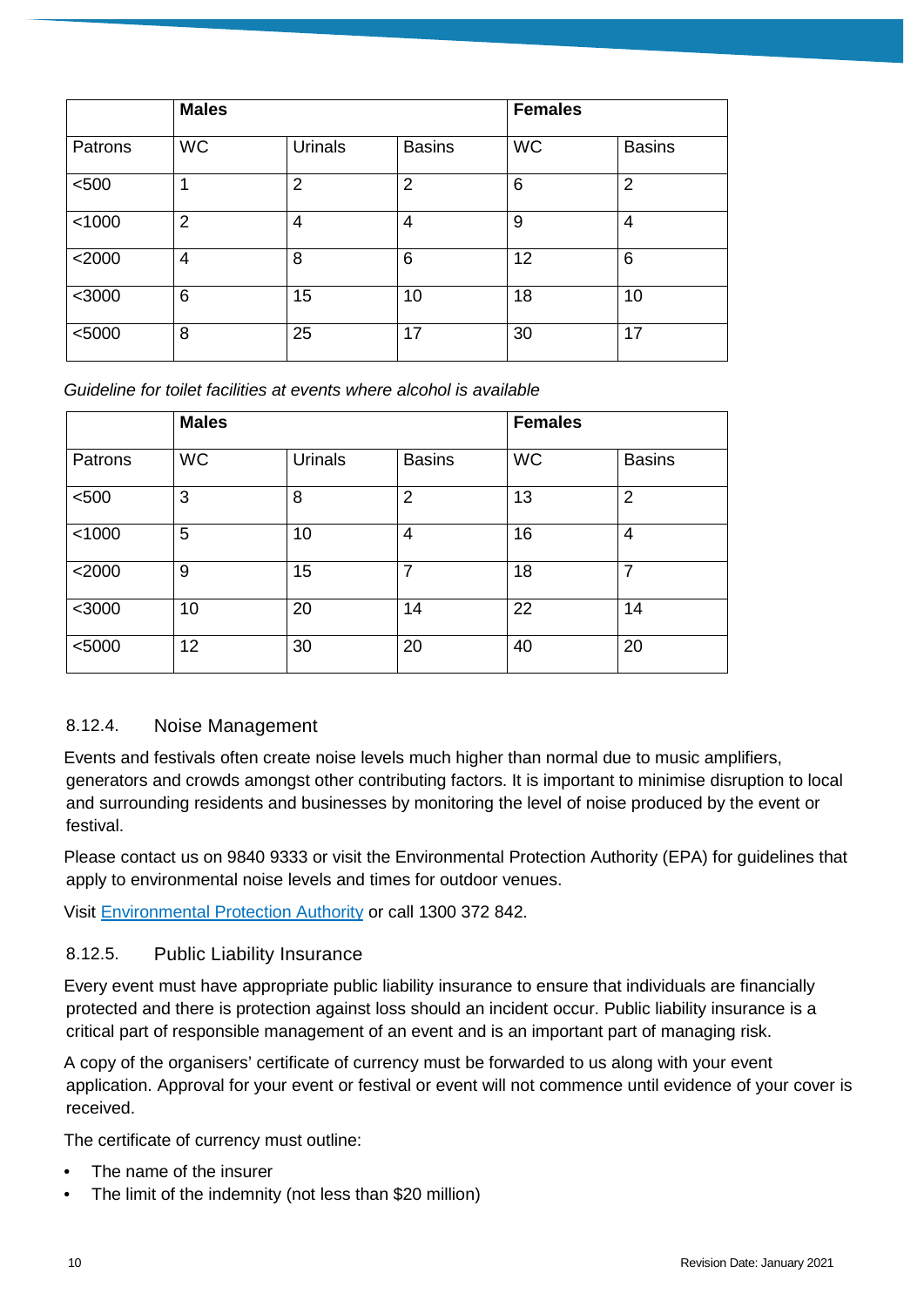- The policy must be current, and be current at the time of the event or festival or event
- The policy must indicate that Manningham Council is noted as an interested party (principal's indemnity endorsement)
- The business activity shown on the certificate of currency must be appropriate for the organiser's function e.g. organising and running a community event or festival.

Depending on the number of volunteers involved with the event or festival, it may be desirable to purchase a personal accident and insurance policy that covers all recorded volunteers for the period of the event.

*Important: Unless you provide a current Public Liability Insurance certificate, you are unable to run your public event.*

#### <span id="page-11-0"></span>8.12.6. Risk and Emergency Management

All events, no matter how big or small, will have some element of risk associated with it.

You will need to submit a risk management plan to us that identifies and measures all risks, and outlines the actions to control or mitigate these. We apply the risk standard Australia/New Zealand ISO 31000:2009 for assessing risks associated with events. Depending on the size and nature of your event you may also need to develop an emergency response plan in consultation with Victoria Police and other emergency service authorities.

The below is an example of things you will need to consider as part of your risk and emergency management plan:

- First aid
- Evacuation plan
- Weather contingency planning
- Total Fire Ban and code red days
- Safety and security
- Occupational health and safety (OH&S) obligations

We can provide you with a risk management template to assist with your event planning.

#### <span id="page-11-1"></span>8.12.7. First Aid

The provision of first aid facilities is essential and critical to any event or festival, and must be appropriately equipped and easy to find by patrons.

The number of first aid posts required depends on the size and nature of the event. First Aiders should be trained to Level 2 competency as a minimum.

The figures below are suggested by St Johns Ambulance Australia and can be used as a general guide:

| <b>Patrons</b> | <b>First aiders</b> | <b>First aid posts</b> |
|----------------|---------------------|------------------------|
| 500            | 2                   |                        |
| 1,000          | 4                   |                        |
| 2,000          | 6                   |                        |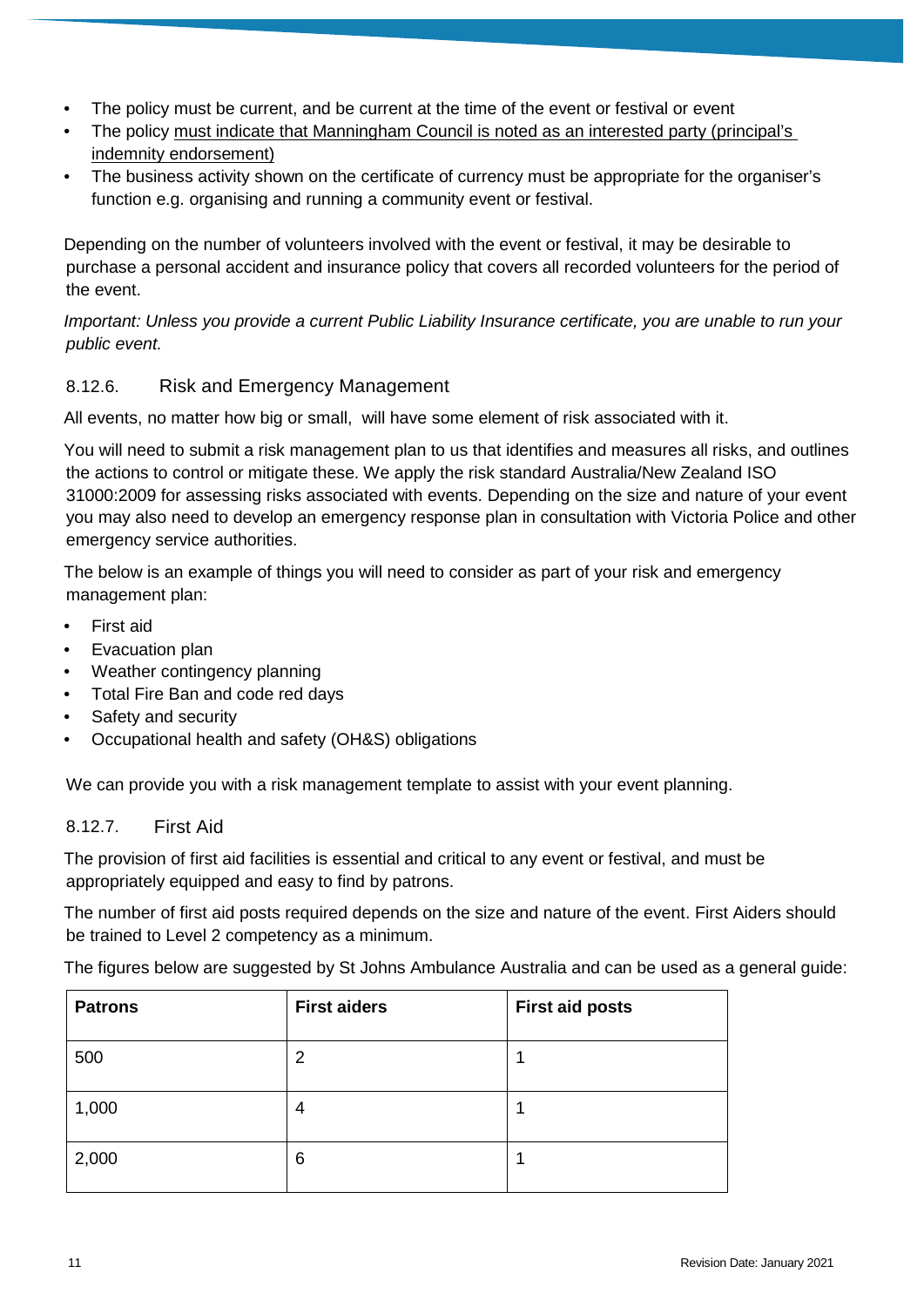| 5,000  | 8     | ◠ |
|--------|-------|---|
| 10,000 | 12    | ◠ |
| 20,000 | $22+$ | 4 |

#### <span id="page-12-0"></span>8.12.8. Emergency Management Plan

You will need to outline the procedures you will implement in the event of an emergency situation so they are dealt with in a controlled manner. It should include:

- Chain of command determining the roles and responsibilities of the event crew
- Emergency evacuation and assembly points
- Emergency vehicle access routes
- Emergency contacts (Police/ Ambulance/Fire/SES)

It should also outline the steps the event crew or wardens should take if an emergency situation arises as a result of:

- Adverse or extreme weather
- Armed or dangerous offenders
- Bomb threat
- Evacuation procedure
- Fire, explosion and smoke
- Gas leak or hazardous material
- Medical emergency

#### <span id="page-12-1"></span>8.12.9. Site Plan

A site plan is a drawing of your event space showing where your infrastructure and facilities are located. You will be required to submit a site plan with your application. An aerial view of your site can be obtained from us or from Google maps [google.com.au/maps](https://www.google.com.au/maps)

Items to mark out on your site plan may include:

- Emergency access points
- Entry and access points
- First aid posts
- Food vendors
- Information tent
- Infrastructure and equipment all stages, marquees, seating, portable toilets
- **Parking**
- Road closures or changes in traffic conditions
- Waste and recycling bins
- **Water**

An example site plan is below: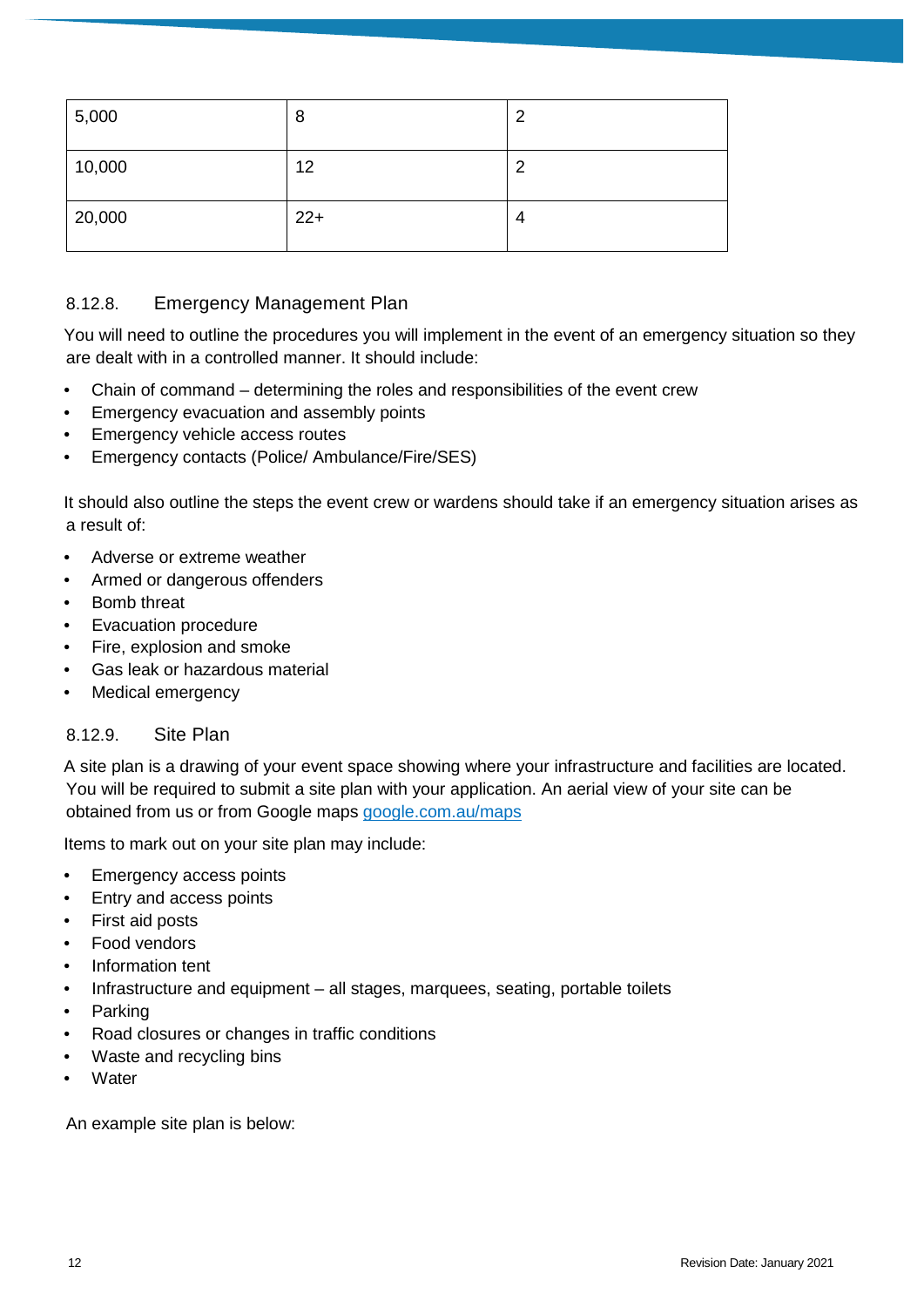

#### <span id="page-13-0"></span>8.12.10. Sustainable Event Practices

We have a responsibility to consider the impact events have on the environment. We encourage event organisers to look at ways they can reduce their carbon and ecological footprint, by minimising, measuring and offsetting the impact of their events. Areas to consider are:

- Use of water
- Management of waste (reduce, re-use, recycle)
- Reducing energy use and managing greenhouse emissions
- Management and sustainability of our event sites, in particular damage to our parks and gardens

Examples of greener event practices include:

- Encouraging patrons to walk, cycle or catch public transport to the event
- Encouraging food vendors to eliminate single use plastic and serve only biodegradable plates, cups, straws and napkins
- Applying a "no balloon" policy as helium balloons given away at events often end up in our creeks and rivers
- Implementing additional waste streams such as recycling and green waste
- Buying or hiring local products and services, or use fair trade
- Hiring water trailers or hydration stations at your event or encourage patrons to bring reusable water bottles to fill up instead of buying bottled water.

#### <span id="page-13-1"></span>8.12.11. Waste Management

All events will need to outline how they will manage waste produced at their event. In your planning stages we recommend putting in strategies to limit the amount of waste created.

For low impact events we can assist with providing a small number of waste bins at your event site. You will still be responsible for ensuring the event site is cleaned post event and all waste is put in the bins provided. This includes all rubbish, recyclables, packaging, cable ties, signage and promotional materials. For medium and high impact events it is the event organiser's responsibility to arrange their own waste bins, suitable cleaning and waste collection.

You must also consider the disposal of waste for food vendors and stalls. They may require back of house facilities for the disposal of oil, waste water, organic food waste, recycling and landfill.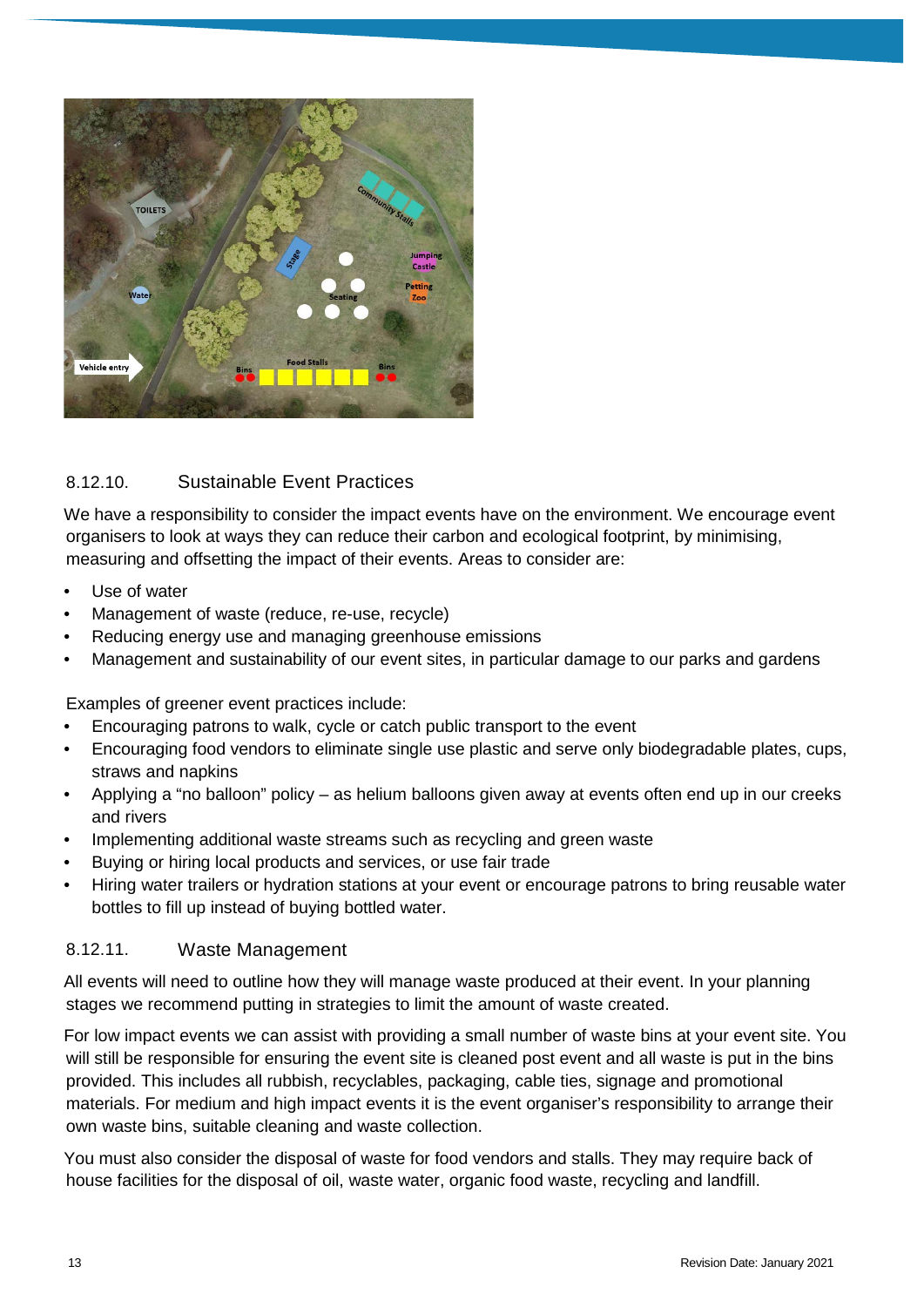If we are required to undertake any additional cleaning post event, you may incur an additional charge.

### <span id="page-14-0"></span>8.12.12. Amusement Rides, Inflatables and Jumping Castles

If you are planning on having any amusement rides, inflatable structures or jumping castles at your event you must ensure you use an accredited supplier to install and supervise. All inflatables and structures must comply with Australian Standard AS 353. Ensure the supplier provides you with a copy of their public liability insurance certificate of currency, certificate of compliance inspection as well as Working with Children checks. Inflatables pose a risk of becoming airborne in high winds if not secured properly, and injuries may occur if there is not adequate supervision. If you have either of these items at your event please ensure you notify Council in your event plan as well as your risk management plan.

### <span id="page-14-1"></span>8.12.13. Animals and Petting Zoos

Animal rides, petting zoos, animal displays and demonstrations are common inclusions at events. Event organisers need to ensure that animal welfare is considered and managed appropriately so the animals are not subjected to any injury, suffering or distress. For codes of practice, current legislation and regulations please visit:

[Victorian State Government Agriculture](http://agriculture.vic.gov.au/agriculture/animal-health-and-welfare/animal-welfare/animal-welfare-legislation)

#### [RSPCA Victoria](https://kb.rspca.org.au/article-categories/policies-animals-in-sport-entertainment-performance-recreation-and-work/)

# <span id="page-14-3"></span><span id="page-14-2"></span>8.13. Other Permits and Licences

### 8.13.1. Alcohol and Liquor Licensing

Please advise us if you are intending to sell or serve alcohol. There are locations within Manningham where the consumption of liquor or possession of liquor in an unsealed container is prohibited. You will be advised by us if this affects your event.

Events intending to sell alcohol will need to apply for a Temporary Liquor Licence or a Major Event License. Licenses can take up to three (3) months to be approved.

Contact [Victorian Commission for Gambling and Liquor Regulation](https://www.vcglr.vic.gov.au/home/liquor/) (VCGLR) or call 1300 182 457

You will need to put together an Alcohol Plan to address concerns with providing liquor at your event, this plan should cover:

- Preventing the sale of liquor to minors
- Preventing the sale of liquor to intoxicated/disorderly persons

#### It may also detail:

- The type of alcohol available
- What the alcohol will be served in (no glass to be used for outdoor events)
- The proposed timings of alcohol services and sales
- Food provision areas and the type and number of food vendors available
- The number of security guards required at your event
- The number of toilets required
- Bar staff numbers and their RSA qualification levels

<span id="page-14-4"></span>8.13.2. Fireworks, Pyrotechnics and Firecrackers

You must outline in your event plan if you intend to have any fireworks, pyrotechnic displays or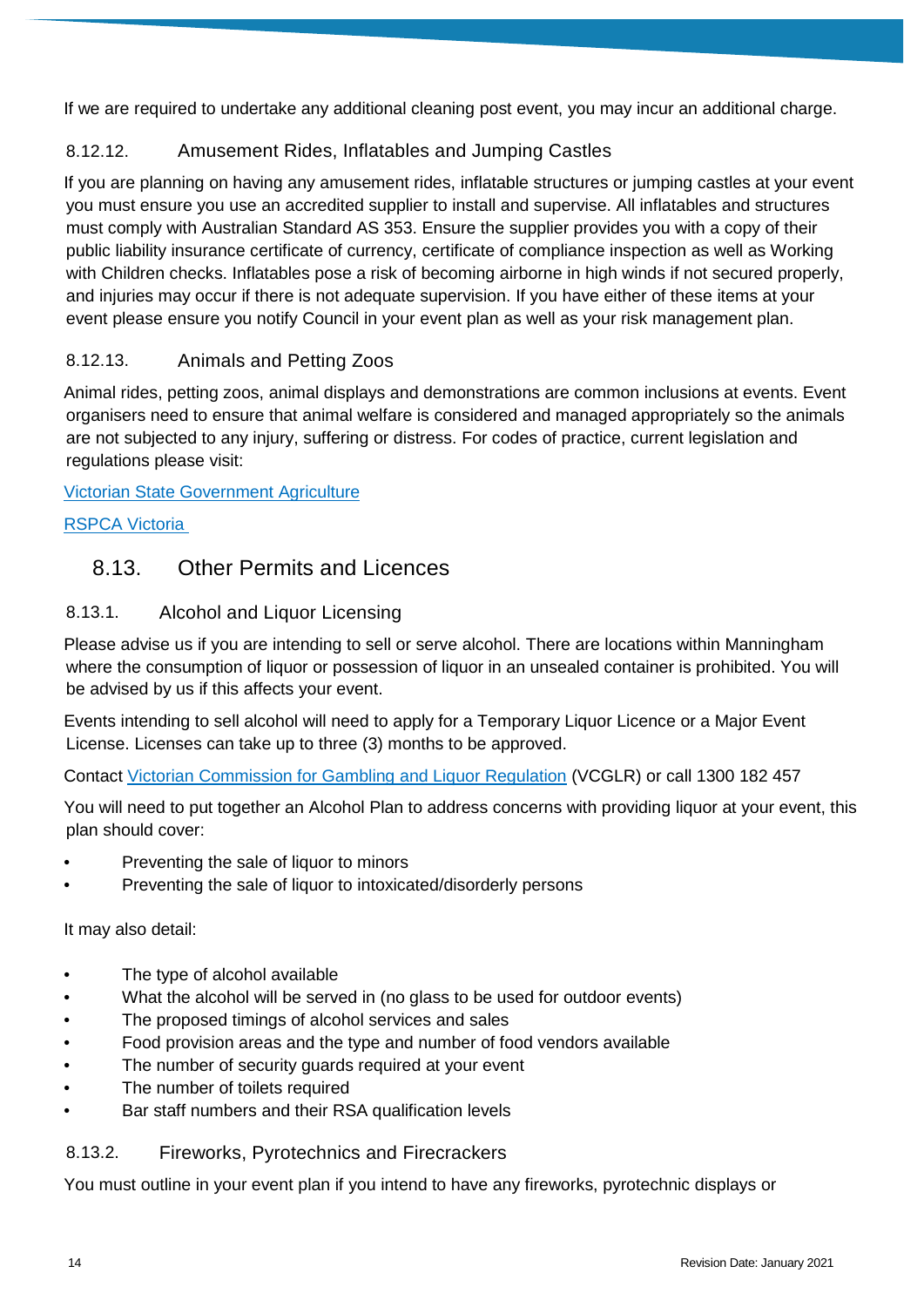firecrackers at your event. All contractors must hold a current WorkCover permit and liability insurance cover. The contractor you engage is responsible for obtaining the relevant permits to discharge fireworks, and a site plan must be produced indicating the fireworks exclusion zone. As the event organiser you will be required to notify any local businesses or residents via a letter box drop. This is particularly important as fireworks can cause significant distress to residential pets.

Contact us on 9840 9333 for further details

#### <span id="page-15-0"></span>8.13.3. Food Vendors

All temporary food traders or mobile food premises (e.g. coffee cart, ice cream truck, food van, food stall, sausage sizzle or water trailer) operating at your event must lodge a Statement of Trade (SOT) via Streatrader at least five days prior to your event, outlining where and when they intend to operate.

In Victoria, all food premises (including the above temporary and mobile operators) are required to have a Food Act registration from their principal council before selling food.

The event organiser must email a list of all food vendors two weeks prior to your event to [foodsafety@manningham.vic.gov.au](mailto:foodsafety@manningham.vic.gov.au) to notify us which food vendors are attending as we may do a routine health inspection at your event. State government legislation prohibits smoking at outdoor events within 10 metres of a food stall or food vendor at an organised outdoor event.

#### <https://www2.health.vic.gov.au/public-health/tobacco-reform/smoke-free-areas/outdoor-dining>

For all questions regarding food registration or food safety please contact us on 9840 9333.

#### <span id="page-15-1"></span>8.13.4. Fundraising and Raffles

Events wishing to conduct any fundraising may be required to register with Consumer Affairs Victoria. Individuals fundraising on behalf of a charity must have written permission to fundraise from the nominated registered charity.

#### Visit [Consumer Affairs Victoria](https://www.consumer.vic.gov.au/clubs-and-fundraising/fundraisers/what-is-a-fundraiser) or call 1300 55 81 81

Events wishing to have raffles will be required to contact the Victorian Commission for Gambling Regulation, Minor Gaming Unit (VCGLR)

Visit [Victorian Commission for Gambling](https://www.vcglr.vic.gov.au/home/liquor/) Regulation or call 1300 182 457

#### <span id="page-15-2"></span>8.13.5. Music Licensing

It is illegal to play protected sound recordings for commercial purposes at your event without a license, unless it is an original composition. The Australasian Performing Rights Association (APRA AMCOS) protect the rights of their members' and their musical works. To check what licences are required contact:

- [Australasian Performing Rights Association](http://apraamcos.com.au/) or call 9426 5200
- <span id="page-15-3"></span>• [One Music](https://www.onemusic.com.au/) (as of 1st July 2019 APRA AMCOS will be joining with PPCA under the one umbrella)

#### 8.13.6. Community Event Signs (real estate boards)

Community organisations wanting to erect a community event sign (real estate board) on Council owned or managed land are required to complete an application form and pay an application fee.

For a list of permitted sign locations, fees and further details please contact us on 9840 9333.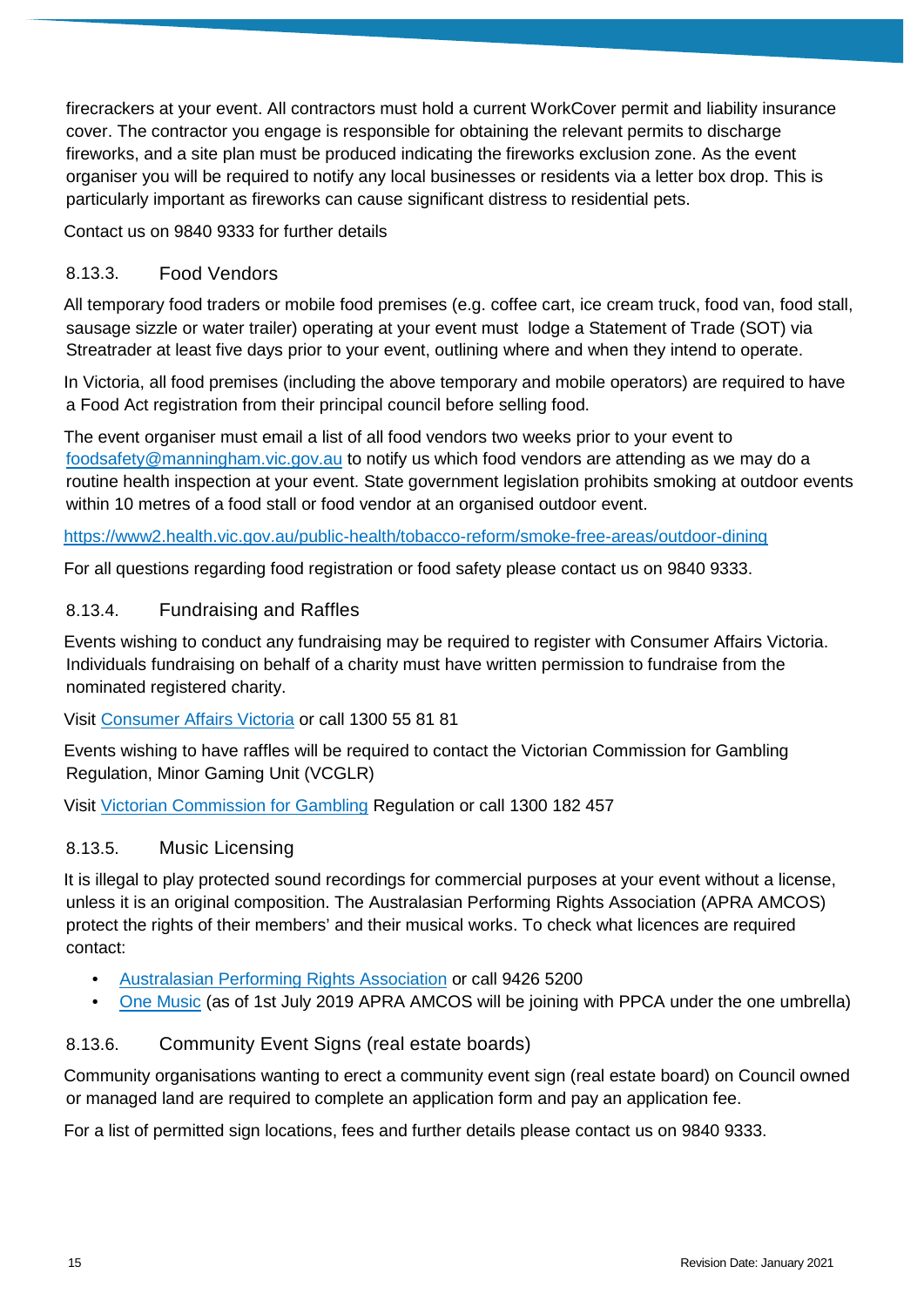#### <span id="page-16-0"></span>8.13.7. Power and Lighting

Your event may require the use of power or lighting to run activities such as stage entertainment and food stalls to name a few. Some of our parks and gardens have power boxes that you may be able to use for low impact events, however in the instance power is not available you may need to use generators.

*Medium and high impact events will require a registered and licensed electrician to manage power installations, and all electrical equipment used at an event needs to be tagged and tested.* 

Your risk management plan should ensure that any electrical leads or cables are covered with matting or cable trays, and that all generators are fenced off from public access.

#### <span id="page-16-1"></span>8.13.8. Resident Notification

Depending on the location, size and nature of your event you may be required to notify local residents in the surrounding area that your event will be taking place, especially if it will impact them in any way (e.g. noise, increased traffic or fireworks). A draft letter should be sent to us for approval and a letter box drop completed two (2) weeks prior to the event.

#### An example letter is below:

| < <lnsert date="" here="">&gt;</lnsert>                                                                                                                                                                                                                  |
|----------------------------------------------------------------------------------------------------------------------------------------------------------------------------------------------------------------------------------------------------------|
| <b>Event Notification</b>                                                                                                                                                                                                                                |
| ABC Community Festival - << insert date here>>                                                                                                                                                                                                           |
| Ruffey Lake Park, Doncaster                                                                                                                                                                                                                              |
| Dear resident/business,                                                                                                                                                                                                                                  |
| We wish to notify you that the ABC Community Festival will be held at Ruffey Lake Park, Doncaster on < <insert<br>date here&gt;&gt;. The event will run from 12.00pm to 5.00pm and we expect around 1,000 people to attend over the<br/>day.</insert<br> |
| The event will be a celebration of our community with family fun activities such as food stalls, jumping castles,<br>community stalls and entertainment. We hope you will join us.                                                                       |
| An event permit application has been submitted to Manningham Council and we will make every effort to<br>minimise the impact on local residents and businesses.                                                                                          |
| Please be advised there may be an increase in traffic in your area on this day.                                                                                                                                                                          |
| If you have any further questions regarding the event please contact our event manager Jane White on < <insert<br>number here &gt;&gt; or Council on 9840 9333.</insert<br>                                                                              |
| Kind regards                                                                                                                                                                                                                                             |

Name

Event Manager/Community Group Name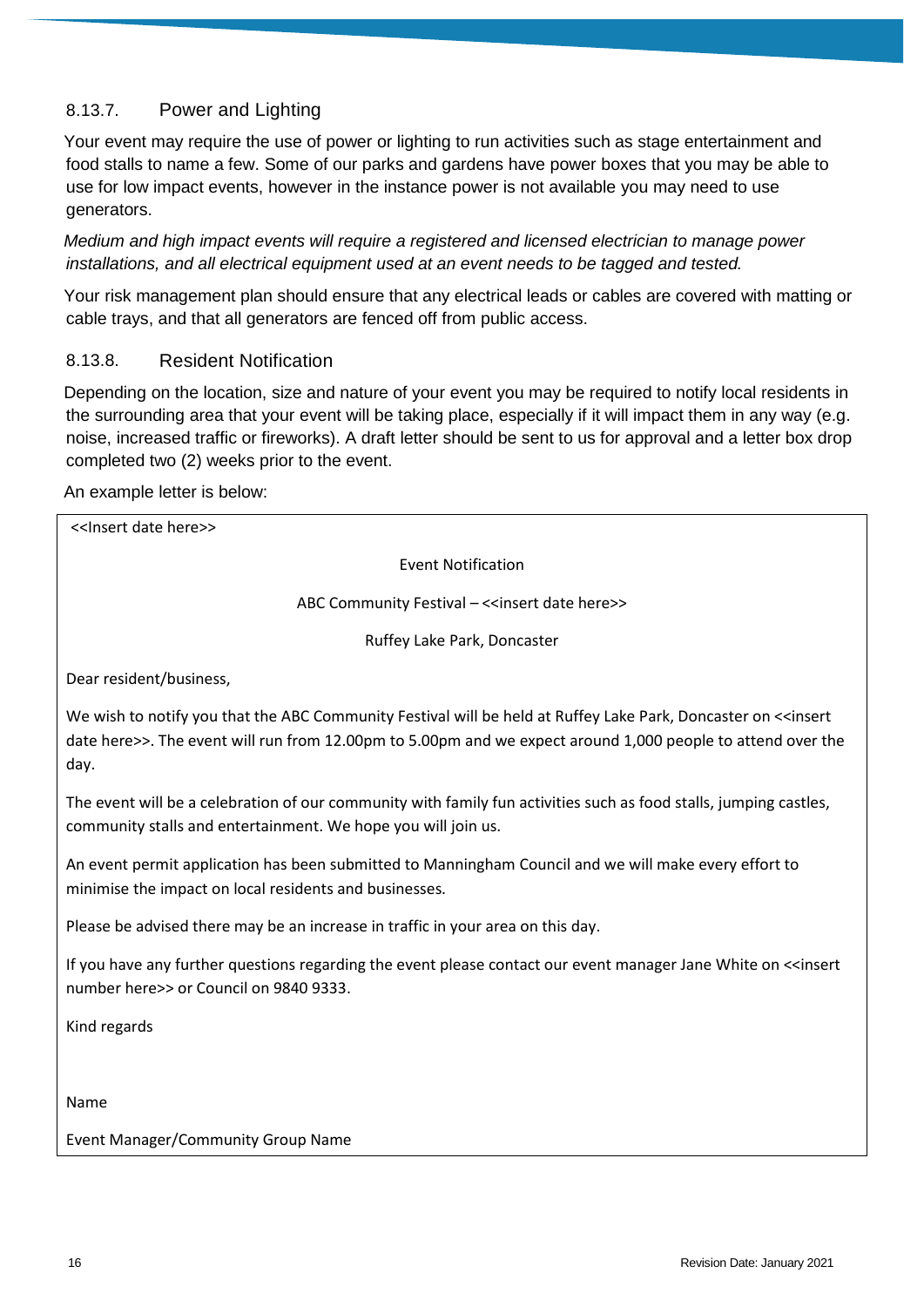#### <span id="page-17-0"></span>8.13.9. Signage Plan

Signage has many purposes at an event, from promotional purposes to directional and operational. Think about what signage your event may require and where you would put the signs.

Some examples include:

- Real estate board signs to promote your event in the lead up
- Directional signage located around the event site to assist visitors finding amenities like toilets, information tent, first aid, water station, drop off areas etc.
- Operational signage may include signs that indicate back of house no access areas where you do not wish the public to access
- Other signage could promote what is happening at the event such as the stage entertainment program or kids activities

#### <span id="page-17-1"></span>8.13.10. Traffic and Vehicle Management

Talk to us if your event will have an impact on surrounding roads or streets, whether that be an increase in or any changes to parking and traffic or proposed road closures. You may be required to submit a Traffic Management plan (TMP) to us for approval. A TMP under Section 99A(3) of the road Safety Act 1986 needs to be prepared and implemented by suitably experienced personnel who are accredited in traffic management. This includes putting out any road signs or infrastructure, variable message signs (VMS), or controllers directing traffic. The TMP will include:

- Location of road closure and diversion signage, barricades, traffic controllers and marshals
- Time and date of install and pick up of infrastructure
- Times of road closures and openings
- Any public transport operators and routes affected

If your event affects public transport you will need to contact Public Transport Victoria a minimum of four (4) months prior to your event.

Visit [Public Transport Victoria](https://www.ptv.vic.gov.au/) or call 1800 800 007

If you are proposing to close or alter traffic arrangements on a major road within Manningham which is managed by VicRoads you will need to apply for a permit from VicRoads a minimum of sixty (60) days prior to your event.

Visit [VicRoads](https://www.vicroads.vic.gov.au/traffic-and-road-use/events-and-filming-on-our-roads/getting-permission-for-your-event) or call 9854 1994.

If you require further information on Traffic and Vehicle Management please contact us on 9840 9333.

#### <span id="page-17-2"></span>8.13.11. Event Planning Templates

Council can provide various templates to assist with your event planning:

- [Event plan template](trim://D18%2f91432/?db=MC&view)
- [Event task list template](trim://D18%2f91445/?db=MC&view)
- [Resident notification letter template](trim://D19%2f57727/?db=MC&view)
- [Risk management template](trim://D18%2f66265/?db=MC&view)

#### <span id="page-17-3"></span>8.13.12. Useful Contacts

| <b>ORGANISATION</b> | <b>CONTACT NUMBER</b> | <b>WEBSITE</b> |
|---------------------|-----------------------|----------------|
|                     |                       |                |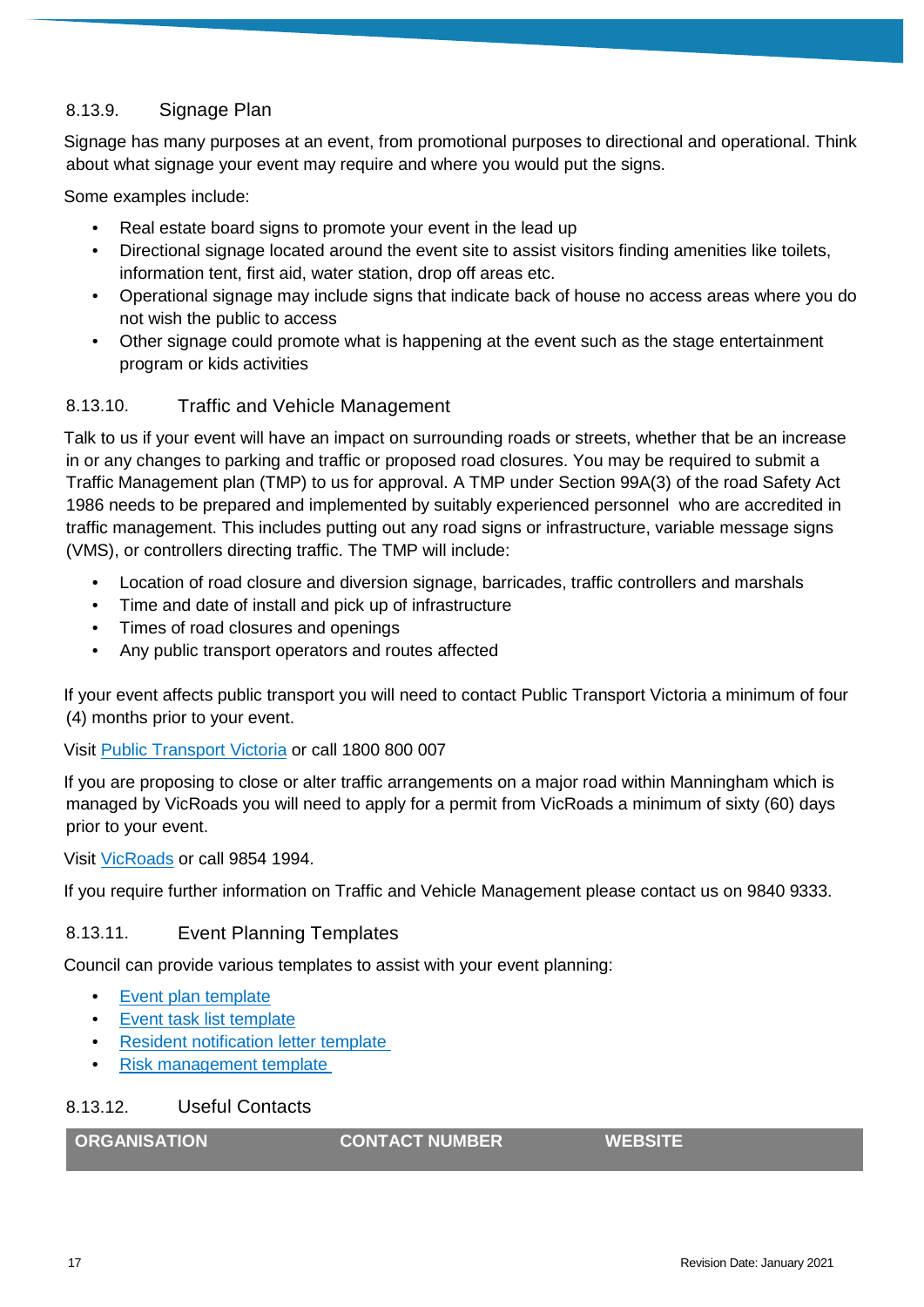| Ambulance Victoria                                                                 | 1800 765 731  | ambulance.vic.gov.au                |
|------------------------------------------------------------------------------------|---------------|-------------------------------------|
| <b>Australian Performers Recording</b><br>Artists (APRA AMCOS)<br><b>One Music</b> | 9426 5200     | apraamcos.com.au<br>onemusic.com.au |
| <b>Bus Association Victoria</b>                                                    | 9645 3300     | busvic.asn.au                       |
| <b>Country Fire Association (CFA)</b>                                              | 1800 226 226  | cfa.vic.gov.au                      |
| <b>Energy Safe Victoria</b><br>(gas cylinders)                                     | 1800 652 563  | esv.vic.gov.au/for-consumers/       |
| <b>Environmental Protection</b><br><b>Authority (EPA)</b>                          | 1300 372 842  | epa.vic.gov.au                      |
| <b>Food Safety Victoria</b>                                                        | 1300 364 352  | health.vic.gov.au/foodsafety        |
| <b>Manningham Council</b>                                                          | 9840 9333     | manningham.vic.gov.au               |
| Metropolitan Fire Brigade                                                          | 9662 2311     | mfb.vic.gov.au                      |
| Parks Victoria                                                                     | 13 1963       | parkweb.vic.gov.au                  |
| <b>Public Transport Victoria</b>                                                   | 1800 800 007  | ptv.vic.gov.au/specialevents        |
| St John Ambulance                                                                  | 1300 360 455  | stjohnvic.com.au                    |
| Streatrader                                                                        |               | streatrader.health.vic.gov.au       |
| <b>VicRoads</b>                                                                    | 9854 1994     | vicroads.gov.au                     |
| <b>Victoria Police</b>                                                             | Emergency 000 |                                     |
| <b>Doncaster Police Station</b>                                                    | 8841 3999     | police.vic.gov.au                   |
| <b>Warrandyte Police Station</b>                                                   | 9844 3231     |                                     |
| <b>Victorian Taxi Association</b>                                                  | 9676 2635     | victaxi.com.au                      |
| Worksafe - Pyrotechnics                                                            | 1800 136 089  | worksafe.vic.gov.au                 |